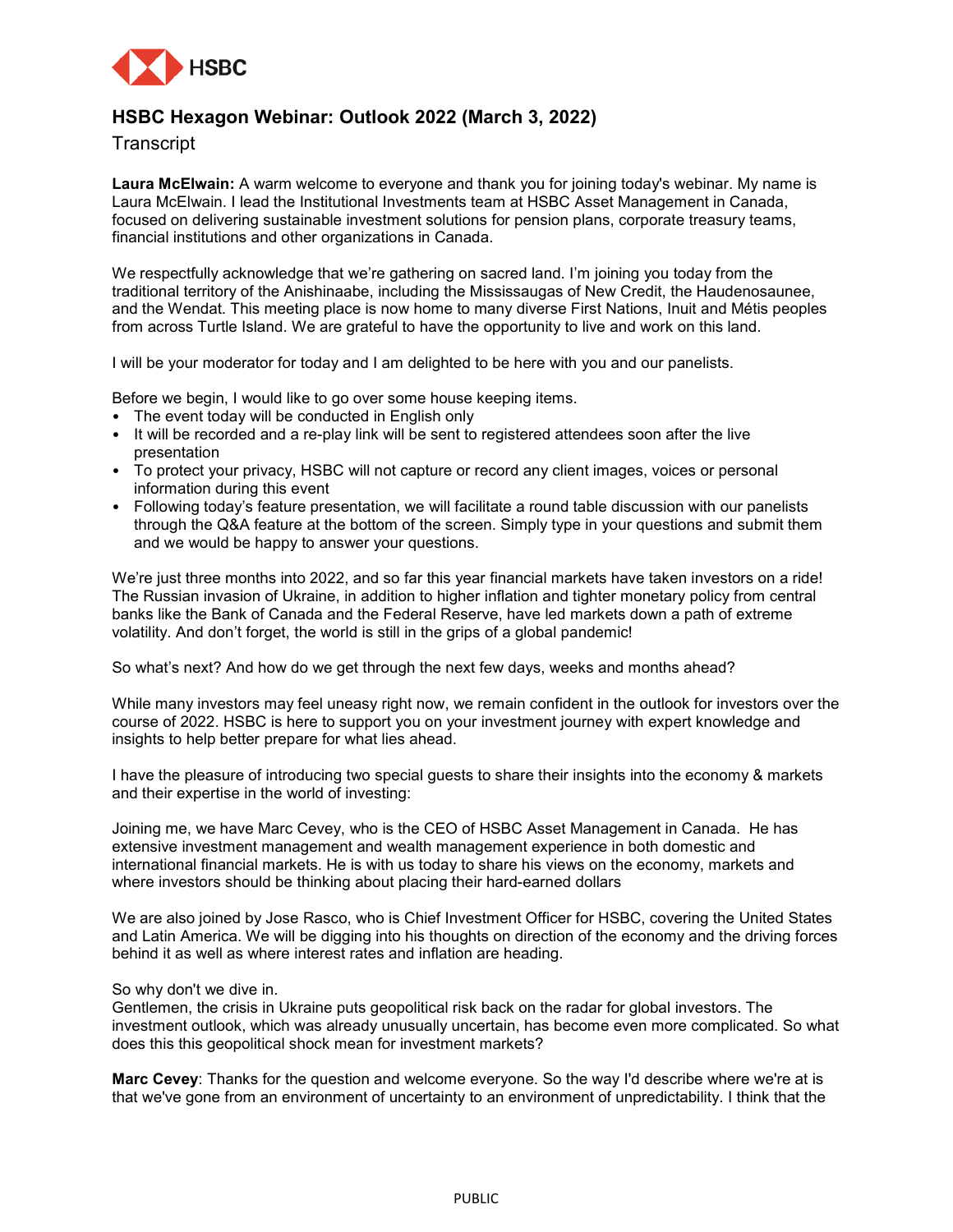conflict that is unfolding in Ukraine is making an accurate forecast of the economy and the markets considerably more difficult. What we do know, however, is that obviously this conflict has exacerbated and extended the trends that we've already experienced during the Covid crisis, which is primarily supply chain disruption, as well as a spike in inflation.

The challenge that we have, of course, today is how is this going to unfold? And one could look at three scenarios.

The first scenario is that you know the two parties involved come to a ceasefire, potentially some agreement, and that doesn't mean anything is resolved but at least it would calm the markets. Second scenario is the conflict continues and of course there's loss of lives and all the dramatic scenes that we see on TV, and that will continue to prompt volatility in the markets. Or thirdly, other jurisdictions like NATO get involved in the conflict, which would be the worst case scenario in terms of where the markets are at today. Our estimate is that obviously the markets are discounting what they know, and what they know is a conflict that we're currently experiencing. That's why, for all intents and purposes, we're seeing a lot of volatility in the markets because the markets are focused on daily headlines. So you know [it's difficult] to be definitive about where the markets are going in the near future, but, at the same time, we understand the volatility that is taking place and why.

**Jose Rasco:** Well Laura, if I would just add my two cents briefly...I think that's a great summation by Marc. The only thing I would add is there usually, when you see these types of events, you have shortterm ramifications which we're seeing play out. Then you have long-term ramifications, which may or may not be intended. Some of them are unintended consequences that we will discover six months or a year from now and say: "Wow we didn't realize this is where we were going to end up." And I think more importantly, you're making some really dramatic shifts in the geopolitical landscape that will definitely have an effect short and long term in terms of economics, trade policy, trade flows, as well as financial markets.

So some of those you know the expression is "known knowns" or the "known unknowns" and the "unknown unknowns," and to Marc's point, we're seeing a lot more of the latter, so I think that you know the key here is to be watchful. Volatility is here for a long period of time and, therefore, we focus on quality. That's all I wanted to add there because i think Marc covered it very extensively.

**Laura:** Okay great. Yeah definitely an event that's going to continue to unfold. Another event that happened yesterday was the Bank of Canada raised its policy interest rate by a quarter percent kicking off a much anticipated rate height cycle, which I think is also expected to come in the US. Maybe Marc, if you want to start: What's your view on the pace and magnitude of further hikes in Canada? And then Jose you can address the US.

**Marc:** Yes. So Canada is the second country to raise rates in a cycle after the UK. Now, we all know that the 25 basis point hike was well telegraphed previously. I think there were there was some debate in the marketplace whether it was going to be 50 or 25 basis points, but clearly in light of what's happening in Ukraine, I think the decision was to go with 25 basis points first.

It's pretty obvious that the Bank of Canada is looking at the most recent data and clearly is motivated to increase rates fairly substantially during the course of the year. I mean when you look at fourth quarter GDP growth in this country, it came in at 6.7% – now that's better than the 5.8% that was anticipated. And January CPI actually came in at 5.1%, which was again ahead of the 4.8% that was discounted in the market.

So if you're in the Bank of Canada, despite of course everything that's happening globally, locally the economy is very robust; it's at capacity. So there's strong motivation to proceed with a new tightening cycle. I think that it is likely the Bank of Canada would continue to tighten during this cycle. The market is currently discounted about 150 basis points, including the 25 basis points we've just seen. I think that's very firmly still in the cards.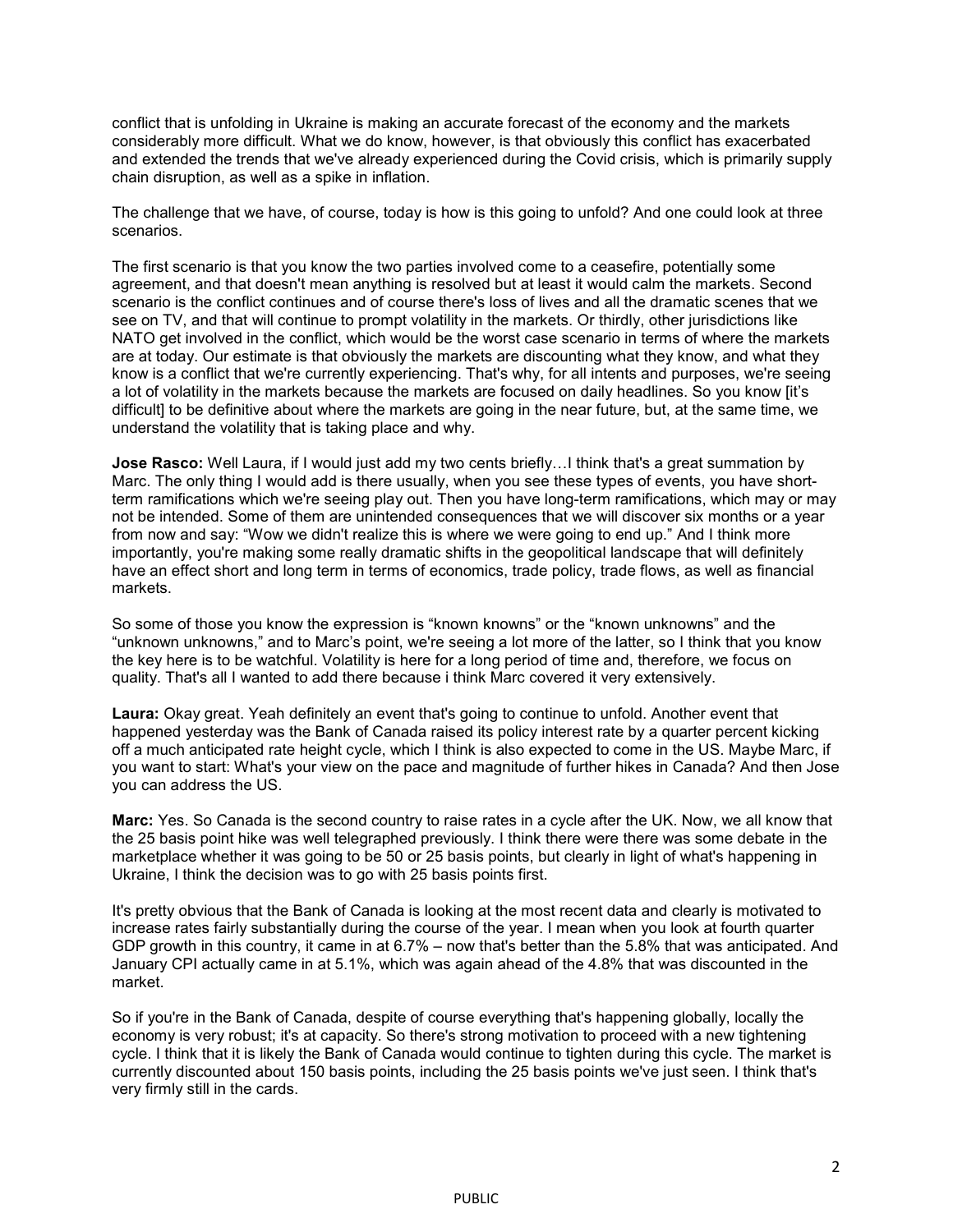You look at GDP and CPI expectations in this market. In terms of CPI, we see inflation coming off a little bit from 3.85% to 2.2% in Canada, and globally from 4.6% to 3%. So I think the first half of this year, the Bank of Canada will be pretty certain to raise rates at every meeting. I think the second half is a little bit more uncertain, of course because everything that's happening globally, but ultimately we see the Bank proceeding with most of the hikes that are currently discounted by the market.

**Jose:** And you know, Laura, in the US I think the number was like 90% probability that the Fed was going to raise 50 basis points on March 16 (pre-situation in the Ukraine). Now, after that situation, that number has fallen precipitously and the market's looking for 25 basis points. Yesterday, Chairman Powell was asked directly what he was going to do, and he answered in a fairly straightforward fashion that it was probably going to be 25 basis points. They were going to try to move in a fairly uniform fashion. Because, to the point that's been made several times, one thing financial markets can't handle is instability or uncertainty: If you're going to change the rules – the fundamentals – I can adjust, I can reprice; if you're going to give me uncertainty about what the new rules are that i don't like, I might be a net seller. So the markets have responded favorably to that news.

Now, I think what you'll see is we think they're going to do 25 [basis points] now and then they'll move in a straightforward fashion doing 25 basis points. But the complication with the Fed is two things.

Number one is inflation, which was 7.5% in January. [I] would not be shocked to see an 8-8.5% number, as outlandish as that may sound to you to you guys, in February maybe even in March. But that's where you begin to see that base effect kick in, and we think inflation should start to slow from there. So assuming the Fed knows that inflation is going to be a little sticky for the next month or two, after that we should see it begin to decline. [I'm] not saying it's going to go from 7.5%-8.5% to 1%, but I think 7.5%- 8.5% to the 4% range is doable. In addition, the second problem they have is the size of the balance sheet. So they clearly need to reduce the size of the balance sheet and they have made it clear that they're going to move again in a fairly regular pattern. They don't want to shock the market by doing anything that is not expected. But remember, about every 500 basis points of tightening or removal of liquidity from the system is about 25 to 40 basis points of effective tightening in the markets, because you're reducing the size of the liquidity that is available for lending. So that's an important metric to keep in mind. But again, 25 [basis points] in March and then you know pretty steady increases throughout. Neutral is two and a half, but that's not set in stone, so we'll see where it all goes. But they will monitor the data especially inflation.

**Laura:** Thank you. Now I have to ask is there a risk that we could be entering a stagflationary environment? You know, due to the crisis in Ukraine, oil prices are rising even more, I think there's a view that supply disruptions may continue to weigh on global growth. Is there a risk there?

**Marc:** Thanks Laura. Yeah, the word "stagflation" obviously is becoming more prevalent in the narrative for obvious reasons, as you're indicating. I think of course again in addition to all the trends that we experienced during Covid, you now also have a spike in commodity, agricultural commodity, prices. As we know now, and most people didn't realize to a certain extent, Ukraine is or was the bread-basket of Europe, and i don't think that was well known in the marketplace. Of course we know Russia and the importance of Russia as an exporter of energy, base metals, precious metals and of course agricultural commodities as well. So when you add all this up, plus the sanctions on Russia which are very punitive as you can see, [it] will have a significant impact on that economy in all likelihood. One can totally understand that they'd be concerned about rising inflation, and it's in parallel with declining economic growth or economic activity. I think the reason why certainly a lot of market participants and a lot of central banks are continuing to forecast a positive economic growth going forward, they're obviously catching up to the downturn that we've experienced previously.

But you know, offsetting all the factors we just talked about, you've got a very important factor which is the consumer. The consumer has been extremely resilient to date and there's lots of reasons for that: You've got the savings rates that are really high; you've got the wealth effect from markets, you know real estate and equity markets in general; and you've got the most important factor, which is pent up demand. How many of us on this call today have not purchased the next car because we're waiting for the price to go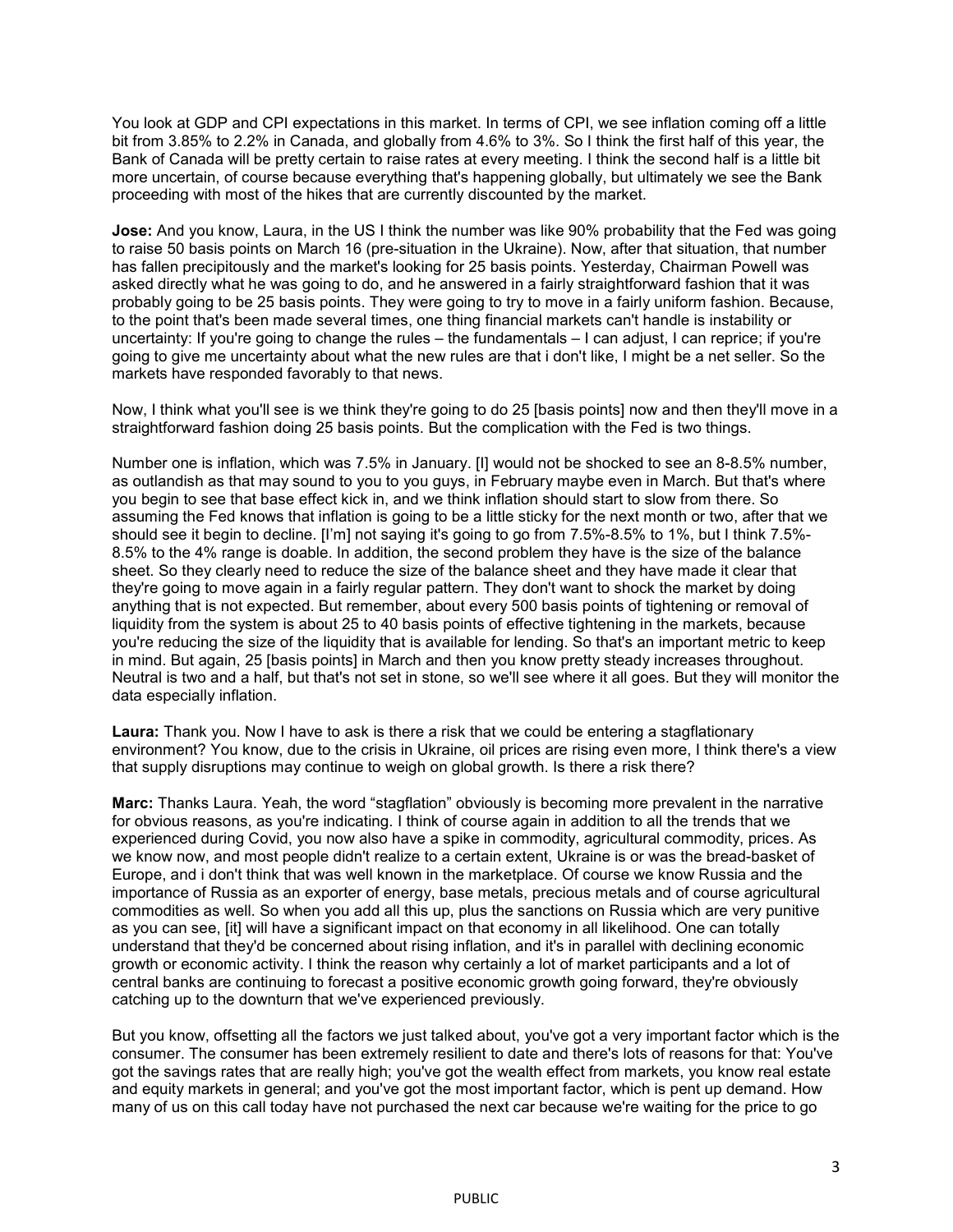down? A lot of purchases have not taken place and that creates a phenomenal pent-up demand, which is supported by savings to a large extent. This is why we are forecasting a decline in economic growth. So in Canada from 3.8% to 3.1% and globally roughly from 4.4% to 3.5%. Those are just numbers to most people, but i will emphasize that growth over 3% for a mature economy like Canada and other jurisdictions is actually above trend; it's actually a very robust growth. So despite all the factors that we know now, there's still broad anticipation that we will see positive and robust growth over the next number of months…indeed during the course of 2022 and 2023. This is why I would say the stagflation scenario is probably overplayed. There's certainly some risk, but we don't view it as a primary scenario for the next three quarters.

**Jose:** And you know, Laura, in terms of the US story, [it's] very similar. I agree with Marc completely and in fact I'll take your growth story and raise you on that Marc! Because if you look at the US expectations (3.5%-4%), keep in mind with the situation in Europe the way it is now, what is scarce? Energy, food and a lot of defense products have to be sent over there. Guess what? The US is a big exporter of all three. So 3.5% to 4% growth this year before those get factored in, remember the US traditionally grows at about 1.75% to 2%, so that's more than double the growth rate we usually get. So I agree with you, even though growth has slowed, it's still extraordinarily high.

More importantly, I would focus on the unemployment rate, which continues to drift lower. We get some data tomorrow…there have been a ton of seasonal quirks, Laura, but i think importantly we're seeing that constant downward spiral in the unemployment rate. And with wages strong, and as Marc just pointed out, the resumption of growth and the services sector, where a lot of people haven't been to the movie theater or been on a cruise or been on a vacation, have gotten on an airplane. I'm a million-miler and I haven't been on an airplane in two years. So don't get me wrong, it feels good, but those things are going to start to kick in again and that is going to reinvigorate parts of the economy that I don't think people are giving its due credit to. So stagflation, the odds have gone up but they're still really low. I agree with Marc wholeheartedly on that.

**Laura:** So I'm hearing sort of net positive or positive on growth. we've got the central banks looking to curb inflation with their rate hikes, but that also just addresses the demand side of the equation. What if inflation continues to persist because the supply issues are still there? What then happens? How is inflation then addressed?

**Jose:** So look, I think one of the big things is there are four major factors here at play that people don't discuss enough.

Number one is inventory replenishment, whether it's toilet paper, houses or cars, we need more inventories of goods. Number two, infrastructure spending: Forget what the government is doing, it's irrelevant. Look at what's happening in the private sector. If we're going to get ready for the technology revolution, we need new infrastructure. Number three, sustainability…you know green bonds etc. I've heard in the trillions that's available out there in impact investing funds that are waiting to be deployed. So sustainability, the economy 2.0, is coming. And last but not least is that tech revolution that we seem to have forgotten about. 5G is not the end; it's the beginning. So i think those four factors are huge.

The inventory replenishment: Companies are getting used to replenish inventories with less people and more productivity and more technology. As a result, that inventory replenishment is going to help build supply to try to get back to meeting demand. Look at the auto industry in the US. Last year production was down; this year, estimates are it will be up. Why? Not a lot, but a little bit more in the semiconductor space there's more availability of product, so we're seeing that begin to happen. As supply continues to meet demand, look at the ISM numbers and the market numbers for manufacturing activity around the world; they've definitely slowed with Omicron, but on balance they're pretty strong numbers. And we're seeing that manufacturing is rebounding to meet demand, and as we mentioned before with inflation running above wages, you will see some element of demand destruction. But I think that's healthy, that's fine, that's normalization of all this stuff…not negative.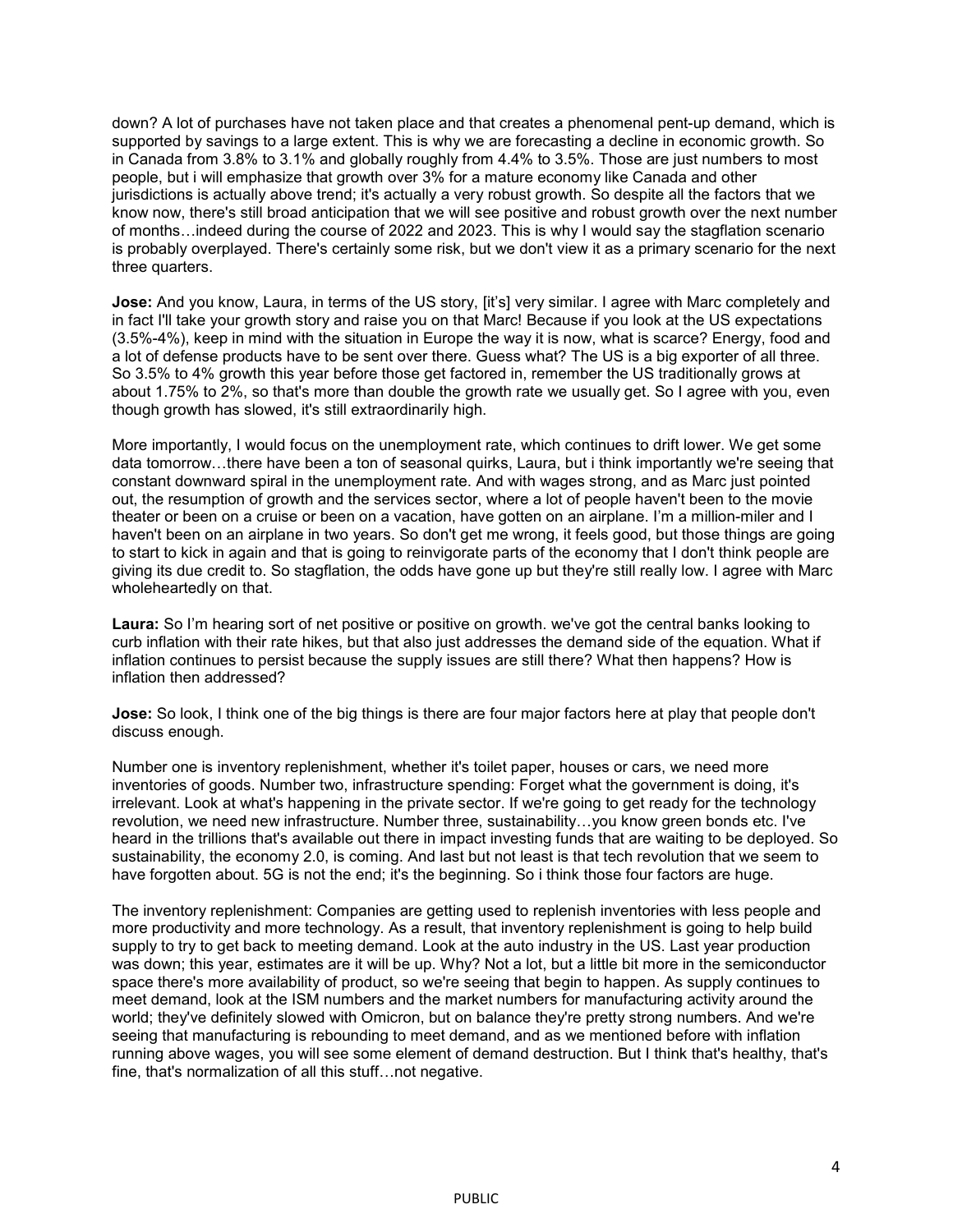**Marc:** I have a slightly different angle to add because I think you covered it extremely well. I think that ultimately central banks will be building in their policy scenarios, going forward, an extended period of inflationary period. This transition area environment, whatever the definition is, clearly is largely extended. But at the same time, I think we need to continue to recognize that there's a broad view among policymakers that this is more than event driven and a cyclical driven inflationary pressure. And what we mean by that is, of course, supply disruption. Covid, war, etc. are events, so the evolution of these events is sometimes, in fact most of the time, unpredictable. But this is not a long drawn-out cyclical inflation, so it is quite possible that inflation will be a little bit more elevated, but equally it is quite possible inflation will actually come down very rapidly, simply because of the resumption of supply chains around the world.

So i think there's going to be lots of surprises. Surprises in terms of financial market returns, currency, volatility, but i think central banks will be very flexible and will adapt accordingly. So we shouldn't be surprised if we see a pivoting by any of the major [central banks] over the next 18 months at least..

**Laura:** Okay thank you. I'm wondering if we should get into some granularity regarding the effects this crisis in Ukraine is having on world equity markets, bond markets, interest rates and currencies. I know you touched on just at a higher level, Marc, at the outset, but did you want to dive a little deeper into these different markets?

**Marc:** Yeah, I'm not sure we could cover all the markets and the asset classes, Laura, but notionally what we're experiencing in the near term is what we call a risk-off environment, where investors are generally de-risking. And often times in an environment like this, and it's also true today, asset classes like gold, government bonds, US dollars, commodities and currencies like the yen have a tendency of acting as a safe haven.

But I think again we need to remember that crises usually – and not to be flippant about why we're in a crisis, but just looking at it purely from an investment thesis perspective – present an opportunity, and we need to look at the balance of factors. You know one of the factors that we often have forgotten, which was a data point that everybody was fixated on until now, is the percentage of the population globally that is vaccinated. Over 80% of the population, and all the major economies, now is fully vaccinated. And that number is also growing in the developing world, which is very important because it's in a developing world that most of the bottlenecks for supply chains are actually happening.

Then we have the facts that we've talked about, such as wealth effects, savings rates, etc. and consumer spending. So i think we've got to be careful, as investors, to be swayed by the day-to-day and keep to our investment principles and to look for opportunities as they occur, because they will invariably occur. But at the same time, of course, we've got to manage the current risk because it would be naive to think this is just an opportunity; it is also a risk at the present time. So it's the balance of factors that we need to manage.

**Laura:** So how does one effectively manage this through all this volatility? Investors may have the view that they need to sort of retreat from it all, but i think what I'm hearing is to stay the course. How does one manage through this with their investment portfolio?

**Jose:** We've been telling clients, and will continue to focus on, to stay invested. Trying to time the markets is extremely difficult and it's a fool's errand. So it's important to be an investor and not a trader. So stay invested in quality assets that do well during periods like this, and expect volatility but try to protect yourself from it.

Now Marc has talked about some of the markets that tend to do well during periods of crisis. Number one is the US treasury market, which is the largest and deepest financial market in the world – the broadest market in the world. In addition, as Marc also mentioned, we're seeing some opportunities pop up whether it's in energy or in the commodity space such as food – those opportunities are very real and we like to stay focused on the fundamentals and I know Marc feels the same way. If you look at the fundamentals, and we monitor these numbers literally every day (we look at the expectations for earnings going forward), expectations for earnings going forward in Asia Emerging Markets, ex china, earnings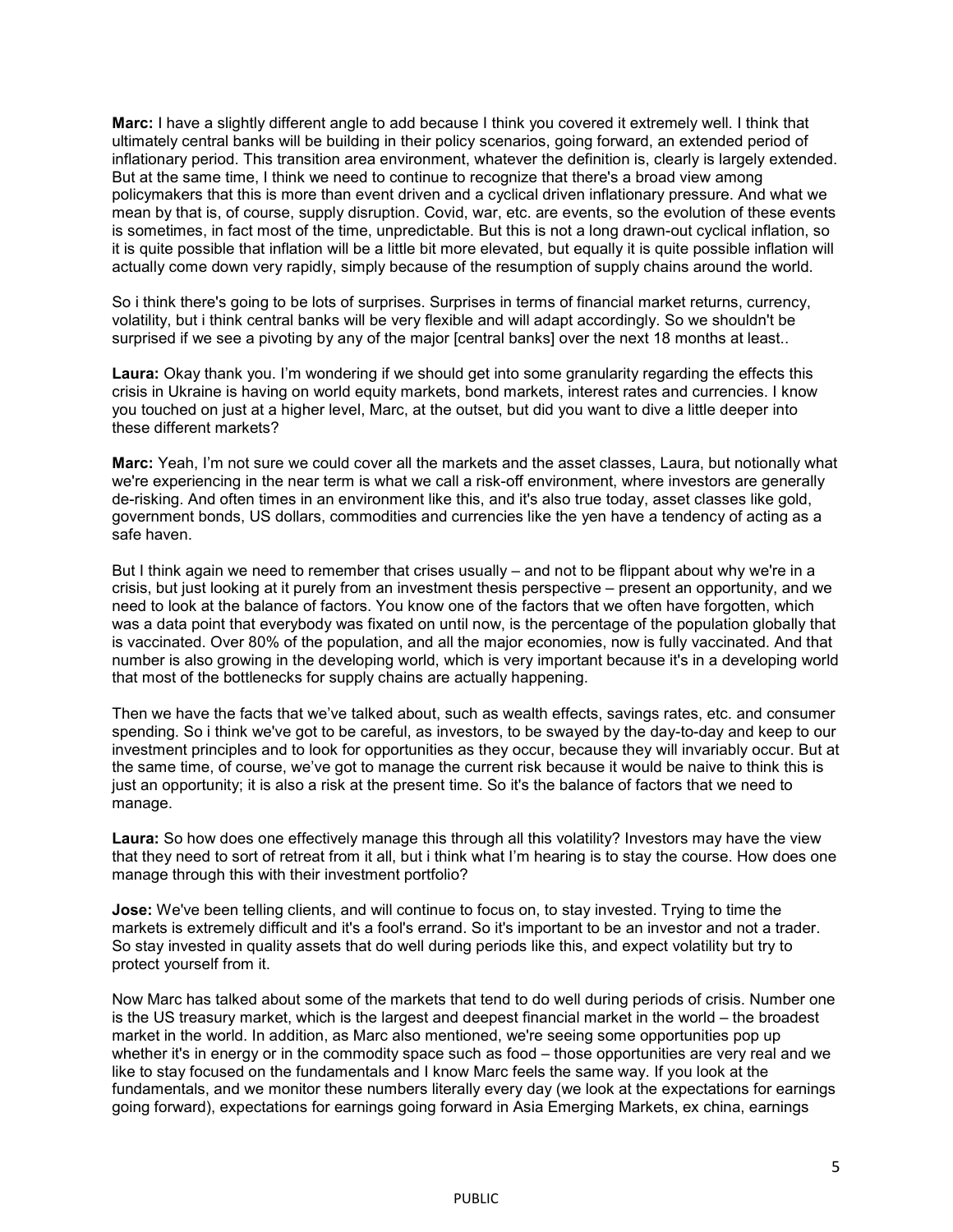expectations are 6% this year and 10% next year. In the US, expectations for earnings are 8% this year and 10% next year, so they're just as good if not better. So if you're looking for growth, there is opportunity in Asia to Marc's point.

And we talked about supply chain inventory replenishment. If you're looking for stability of growth and earnings, you know what? America provides some very good safe havens there, and we have some industries that should do very well in the current environment. And even if the short-term problems get resolved, whether it's in energy or food, there are other industries that should do very well and we have some long-term themes that are set to do well over the next couple of years – technology, for example.

Everybody seems to have forgotten about technology because of inflation and all the other situations that are going on. Remember, before we got out of Covid, all people talked about was the technology revolution and how the Amazon effect was going to depress wages for the next 20 years. Remember that wasn't that long ago, and now we have wages going up because people aren't coming back to work as quickly as people thought because of Covid and other situations. So, to Marc's point, wages will normalize but we will continue to see spending on tech even more as we go forward, because it becomes a tool of productivity. So lots of opportunity in the markets short term and long term.

**Marc:** Let me add to this - it's remarkable that we complement each other rather well José.

# **Jose:** It's the shirt… *[laughing]*

**Marc:** I guess so! Maybe we should do this more often. So, I would add a couple of things – first, we are in an environment of high inflation and low interest rates, so sitting in cash for the sake of sitting in cash is a terrible mistake over the long term anyways. The purchasing power of anybody who stays in cash obviously erodes and erodes rapidly in an environment like this. Markets have corrected and some attractive valuations have been created because of that as well, and we are in what I would call an inflationary growth environment. So in an environment like that, in our portfolios, we wanted to focus on materials, industrials, energy, but we also want to recognize the risks that are existing here; so we are building some resilience in their portfolios looking at quality growth, which José referred-to, primarily in the US; but there's value in Asia, notwithstanding obviously that the earnings growth may be a little inferior to the U.S. - there's definitely some value there certainly for the long term. So we're also looking at companies with a steady stream of earnings and dividend growth which is the more conservative/protective part of the portfolio. And I would add one more thing about bonds, everybody hates bonds these days probably for the right reason, but most invariably, when equities go down, bonds go up a little bit as you know, but they still act in a balanced portfolio as what I would call "the ballast in a ship" and they provide an opportunity to rebalance. And we're pretty cautious in our bond portfolio. We tend to have a reasonably low duration so maturities have been rolled over at a higher yield when the yields go up. We also invested in mortgages that tend to be a little bit more stable and real return bonds reflecting the high inflation environment that we're in. So to summarize, there's opportunities we want to harvest and we want to mitigate the risk that currently exists, and you can only do that in a reasonably well diversified portfolio and being reasonably active with it.

**Jose:** Laura I feel bad for you because you're never going to get to ask another question but if I could just add one quick thing, it's about credit equality and Marc's point was just excellent. So, if you look at last year, we set a record for corporate bond issuance in six months, and CFOs being smart people said, "we're not just going to borrow more, we're going to extend duration as long as we can so it went from zero to three years to ten-plus, and it was a double digit increase in that percentage. In other words, Corporate America, and I just know the numbers for the U.S., Corporate America is more than well positioned in terms of debt and debt coverage to go into this period of slightly slower growth and higher inflation and higher interest rates. So, higher interest rates usually affect the economy negatively because when you refinance you're going to have to cancel projects. Guess what? Corporate balance sheets look really good and debt looks really healthy and extended, so I think they're in better shape than people think.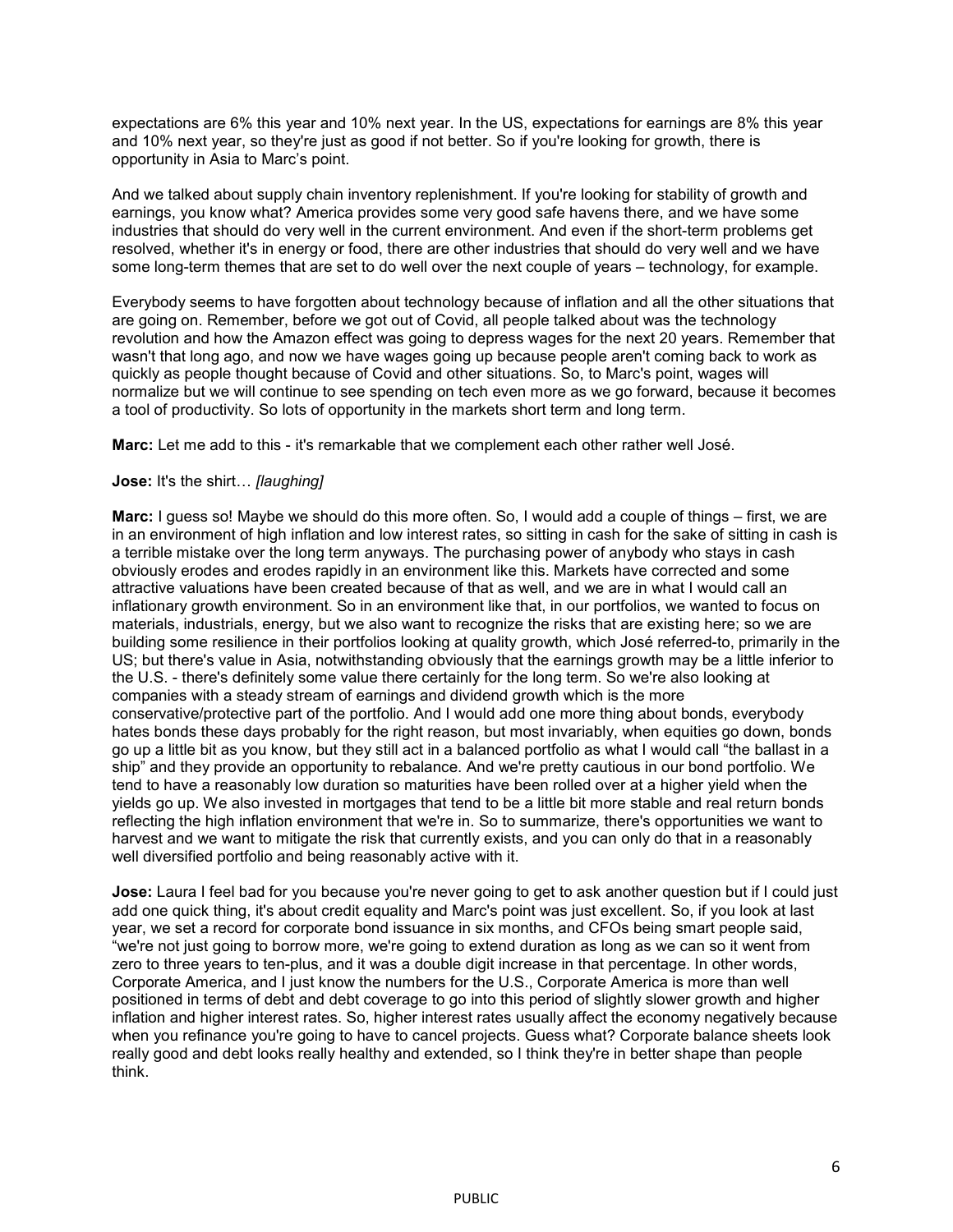**Laura:** All right well thank you all; good tips and insights. I'm curious though as to both of your thoughts on the role that investor psyche plays or psychology plays in times like these, when it's very volatile in the markets.

**Marc:** Clearly this is when investors make emotional decisions more than calculated decisions – absolutely. So a couple of things for me, I think first of all, and to some of our sophisticated investors this is going to sound like "motherhood and apple pie" but it needs to be repeated. First of all, markets have a tendency of always overshooting the fundamentals; we need to remember that. And you have two types of investors at the end of the day: you have the investors who are basically looking for opportunities and invest "in the dips" or "by the dips" as we say, and you have investors who conversely seem to be psychologically frozen. And all of a sudden in this environment, because it's very hard to make decisions, you have the two sides of the coin. For investors who buy the dips, although it's a good discipline, it may be too early…or maybe too late and it doesn't really matter. The point is, it's a discipline and usually it does pay off over the long term.

The other investors that worry me almost invariably, and I've seen this happening way too many times, is the investors who give up on the markets at the worst possible time. The psychology is very simple: there's a first correction and *oops!* we were caught off guard and nobody does anything. Then there's a second wave where everybody gets nervous. And then there's a third wave where you "cave in". Notionally and simplistically, that's the way I would describe it. The problem with investors who bail out of markets in general/ in times of crisis - they're not likely to return for years post the crisis. Those years of being absent from the markets can result in giving up five years or a decade of returns and that's why we definitely advocate discipline. And the thing that we see in crisis is indiscriminate selling. And the point I'm trying to make about this is, if you take China as an example and the China real estate crisis; if you don't know anything about real estate in China or China as an investor, you're just going to bail out of China. This is an illustration of the point - times of crisis can create actual opportunities because there are pockets of that market that are actually very well priced and have been sold off simply because people just can't stomach the volatility or the headlines that are happening.

So, for us and to conclude, I would say stick to three basic principles: First, diversification helps you mitigate those swings and secondly, it's absolutely critical to give-up some of the upside. For example, when tech stocks were "rock and rolling" the last couple of years, if you weren't fully invested in them, you would have given up return because the indices were so influenced by these large market cap stocks and everybody is going "oh my gosh"! It's like owning a two-million-dollar home versus a three-million-dollar home if they both return the same return and percentages, you gave up some money on the table if you got the two-million-dollar home - everybody can get greedy that way. On the downside, it's the same. Because of that indiscriminate selling, unfortunately, people if they're not diversified as investors and could really leave a lot on the table so diversification combined with risk mitigation and discipline is important.

As an institutional investment manager and Laura, you know this as we work with institutional clients all the time, if there's one thing they don't want to see in an institutional investor, it's what they would call "style drift" in other words, shifting your view of investing because of the market condition where you're always chasing market conditions. You can't do that as an institutional investor, therefore you shouldn't do it as a retail investor and it's a lot easier to avoid when you have a diversified portfolio that is managed. And the last thing I will mention and it is an obvious thing and a reminder, most of our clients have an advisor and this is when you want to talk to your advisor. You want to talk to your relationship manager (RM) in times of crisis not when things go well because everybody makes money at that point in time. And by the way, in keeping with that I'm reminding everybody that we've got an email that will go out about the Ukraine/Russia crisis, so watch for an email in your inbox in this respect. José over to you.

**Jose**: I'll keep my comments brief because I know we have a lot of ground to cover but I think I would say also talk with your investment advisor, tax advisor as well as wealth advisor or wealth planner because this is a very crucial moment in which you can begin to take advantage of structures that may benefit you more than you thought. And the only thing I would add to what you said Marc which I thought was great is just portfolio rebalancing when they're on the way up and you get that style drift. I remember after 2001 a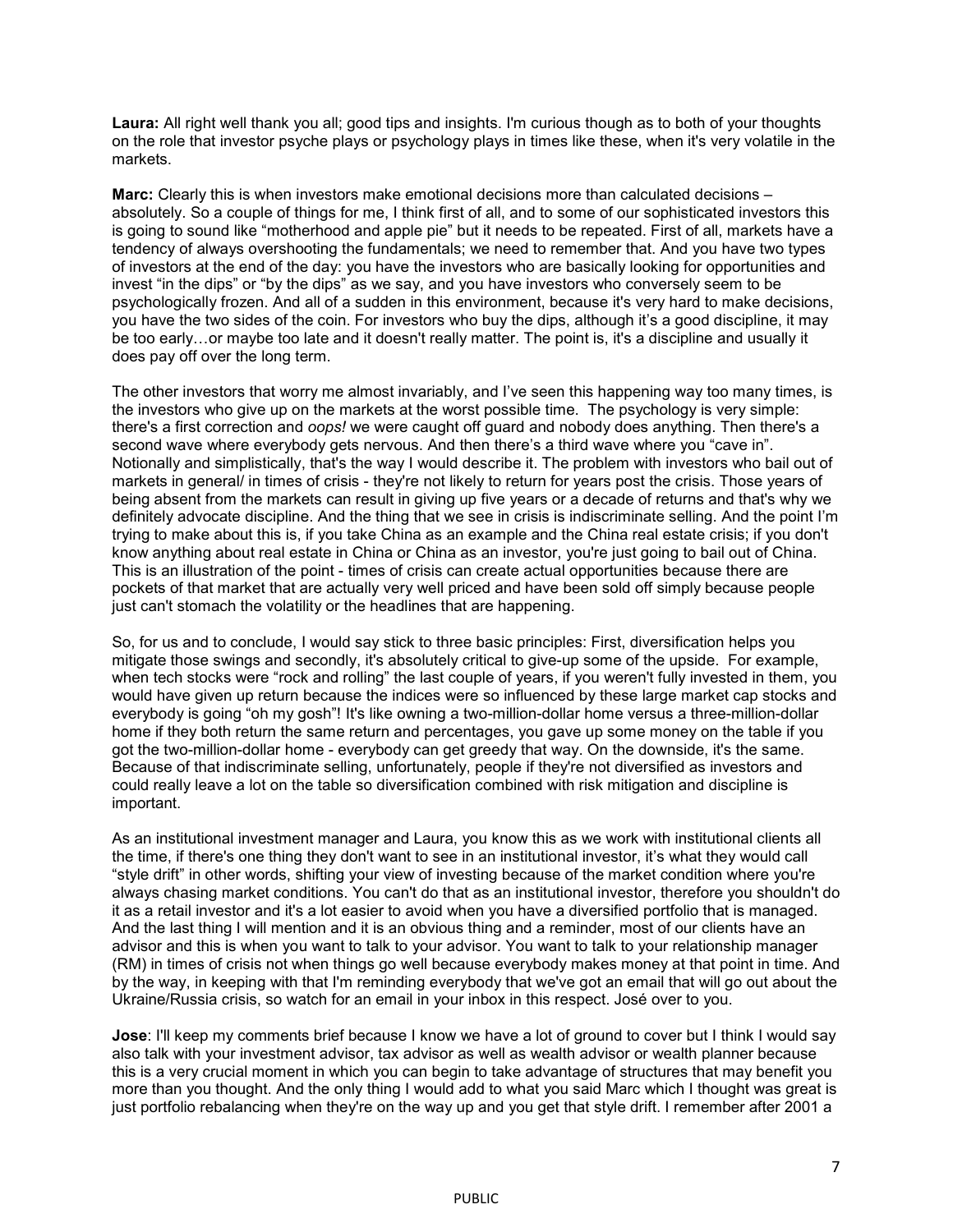lot of people came to me and said, "well you know tech ended up being 80% of my portfolio" and I said, "well then you didn't listen, because we kept telling you to readjust and rebalance those gains into other areas that were going to grow more modestly and preserve on the downside and lower your overall risk in the portfolio". The same is true on the way down. Some sectors like tech have gotten hammered, and you may have too small a part of your portfolio in tech at this point, as nuts as that may sound, so you need to constantly monitor what's going on with your portfolio and is it proportional relative to the risk you're willing to take. If not, talk to your advisors and make sure you rebalance so you keep those winnings and you get into those situations where we see advantages in the value side - avoiding value traps. You want to focus on quality companies, so "rebalancing" is really important.

### **Marc:** Very good point.

**Laura:** Yeah great points! And I just want to touch on one of those points made around diversification which leads to my next question. I'm really curious about both of your views on crypto currencies. You know that could be a diversification play within a traditional fixed income equity balanced portfolio and you see there's a lot of interest that's being generated for example, ETFs are being launched here in Canada and lots of volatility with the pricing. But I would love to get your take on how crypto investments fit in an investment portfolio, if at all?

**Jose:** The bottom line is, and you know banks can't talk about crypto per se and we can't advise you on it in terms of your individual portfolio allocations and individual line items in a portfolio but, from an asset allocation perspective, diversification is key and there are certainly some markets that are interesting and compelling. But look at the volatility before you leap, right? Look at the depth of the market and look at the liquidity in that market and what safeguards are in place.

So, no question about it, the digital marketplace is not going anywhere, crypto is not going anywhere or NFTs are not going anywhere and neither is the DeFi market. Now, they will get heavily regulated and that is coming, and of course the situation in Europe is going to make this a much more important exercise; you may have heard Janet Yellen already talk about it yesterday and today. I think you'll see the regulators all over this very quickly, but at the end of the day just like any other investment, seek advice from those who know about the market and make sure it fits in with a blended approach to your asset allocation metrics but be clear about that risk, because those markets, if you're not in the right one, can be highly illiquid and highly volatile. And therefore, creating a 3% percent allocation could create a 10% risk factor for you and we don't want to see that. So, I think they're here to stay and they're going to grow and to your point Laura, we're going to see a lot more products coming in the next couple of months and years and clearly, banks, when we're allowed to, will be dealing with that; but do it judiciously. That would be my advice.

**Marc:** Maybe just to add a couple of comments because you covered good ground there. I think from an asset allocation perspective, from a portfolio perspective - and as you said José, cryptos by definition are a high risk asset and they're speculative in nature - all you have to do is look at a chart of Bitcoin for the last 12 to 18 months: 50% up…14% down, or the other way around, multiple times during the course of the last 18 months. So for us, that kind of volatility, and I think you alluded to it José, is something we can't really justify in a portfolio. The other problem is that you combine that extreme volatility with a lack of intrinsic value that we can explain.

As asset managers, our role is to do a formal valuation of every investment we invest in and that is very difficult to do for cryptos. And until you get experience with that volatility and you're not sure you're getting paid (back) for I - well you tell me if you got paid as an investor if you're in in bitcoin for instance or in another one because you got to be lucky to buy and sell at the right time - certainly it's been the experience over the last number of months as I said. But a combination of that with our inability to actually give a formal value to the underlying cryptocurrency is resulting in us not being able to invest in this type of investment in a diversified portfolio. The marginal contribution, which I think is what you were saying again José, of putting five percent in a crypto in our portfolio, at the end of the day, adds more to the volatility of the portfolio and potentially the return; so this is why we stay out.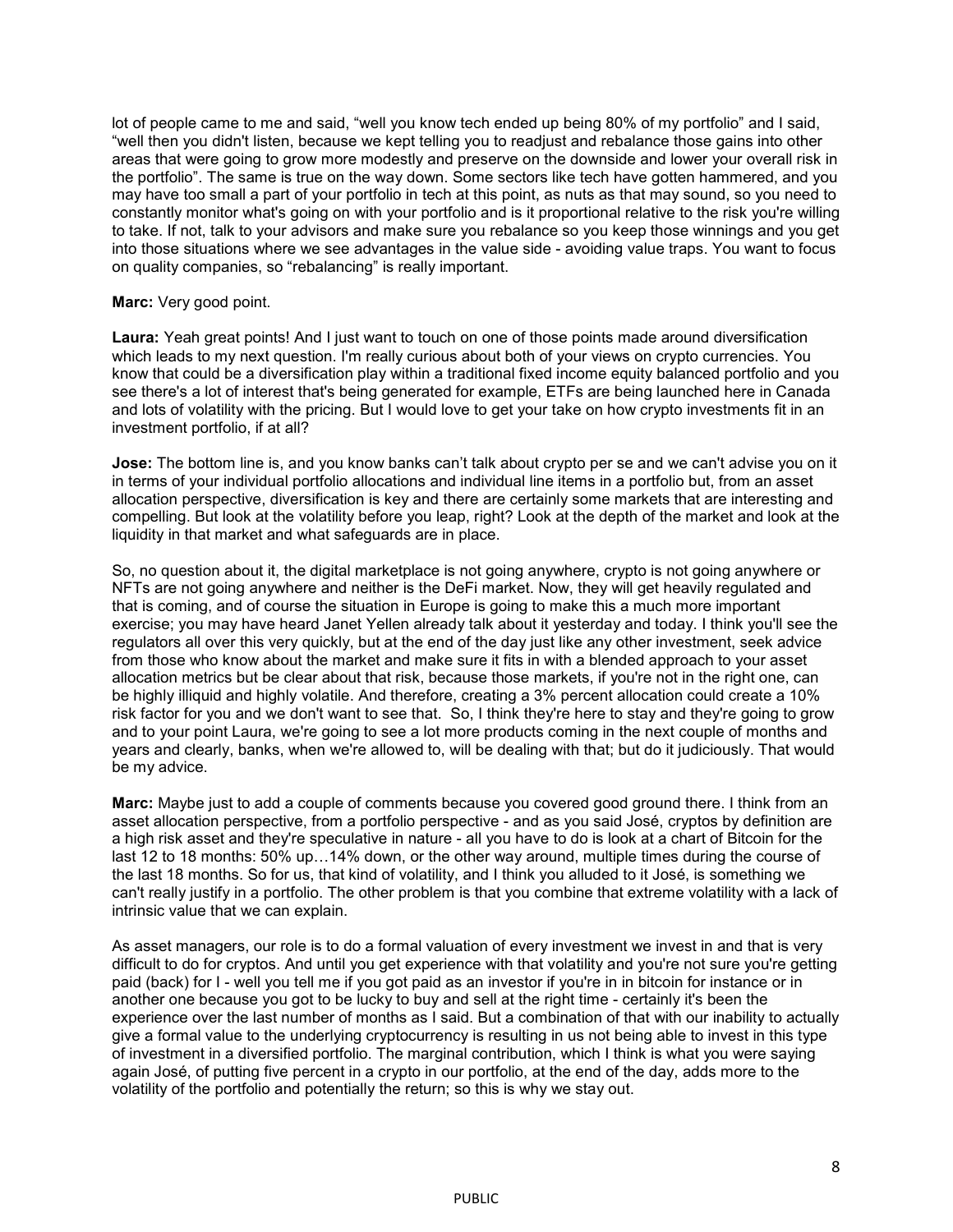**Jose:** The only thing I would add to that, which I think is an important diversifier here or distinguishing characteristic, is crypto versus blockchain. So, blockchain is the underlying technology, and that is not going anywhere. And crypto, I would argue, is going to continue to get regulated and I think over time, will become less volatile and less dangerous. But for now, to Marc's point, that is where we are. But blockchain as a technology is something that I'm very well versed in and I think it's something that is really going to certainly take over the world of transactions. I think you're going to see transactions get smoother and cheaper and faster and that is nothing but positive for the marketplace; something to keep an eye on.

**Laura:** Alright, thank you. I'm just starting to go through questions from the audience so please keep them coming folks. The first one is around the red-hot real estate market in Canada, specifically Toronto and Vancouver. So Marc, I'll turn this one over to you. Do you feel that this hot market is going to continue? Do you see a scenario where it's going to soften? What's your view?

**Marc:** So I think we may be at an inflection point in terms of the potential for market prices, especially in the lower mainland of Vancouver and the GTA area, in particular. You've got conflicting factors at play now. First of all, the positive: we know that there's very low inventory in the market today so you've got virtually no houses for sale and of course it's pushing prices up on the few homes that are on the market. Secondly, you've got really compelling demographics in this country. We're going into our third year where we're expecting Canada's population growth to outpace the rest of the G7; the last two years we were on top of the G7; and immigration, as you know, is a key contributor to that. We're expecting to again welcome 400 000 plus immigrants this year in Canada which, as a percentage of our population, is quite significant - it's over 1%. Then you have record savings that I referenced previously and yes, interest rates are going up but they're still low and in fact, it's because they're going up that there's a high demand to potentially lock in mortgages right now. The offset of that, the negatives, are that cost of mortgages is now going up and this trend is unlikely to ease very quickly so people want to lock into their mortgages today. But the cost of obviously affording a home going forward is going to get worse because of that.

The supply element of it - clearly we're seeing more supply come on stream in the second half the year in 2023, so a little bit more of an equilibrium between supply and demand. But I think the most important factor that is going to cool off the market, if you will, is the fact that governments have indicated their willingness to implement new measures to cool the market. And the area the market that they're really targeting is investors or speculators. It depends what study you're looking at and what area of the country you're focusing on, but the investor has represented 20% to 40% of the purchases over the last at least 12 months; which is very high by historical standards. Now if you take out the investor, because at some point in time, the difference between a homeowner that just wants to have a roof over their family with the investor that wants to make money, the math has to make sense, and it has to make sense rapidly. So you have a combination of rising mortgage rates and potentially some federal government measures and let's face it, rents can't keep going up at the rate they've gone up, so the math may not be there to the same extent for investors. They might be a lesser factor in the market and I think that it will be the primary factor or it'll be a cool off. Now, that doesn't mean that markets will collapse. We don't think so because supply will still remain relatively tight and demographics will remain favorable and let's face it, the majority of immigrants end up usually in the major urban centers so there'll be the continued pressure there, but the investor may be a lesser factor in the market. And that could mean a return to that equilibrium and that price increases could still happen but not to the magnitude that we've experienced. That would be probably, a scenario that we think would be likely in the next couple of years.

**Jose:** Okay Laura, the only thing I can add to this question on the Canadian housing market is as a New Yorker and a New York Ranger's fan, I am really hopeful that several Vancouver Canucks will be selling their homes soon. So, that's my only comment there, coming from New York.

**Marc:** I don't know what you say to that.

**Jose:** I'm going to get some hate mail for sure now, Marc. *[laughing]*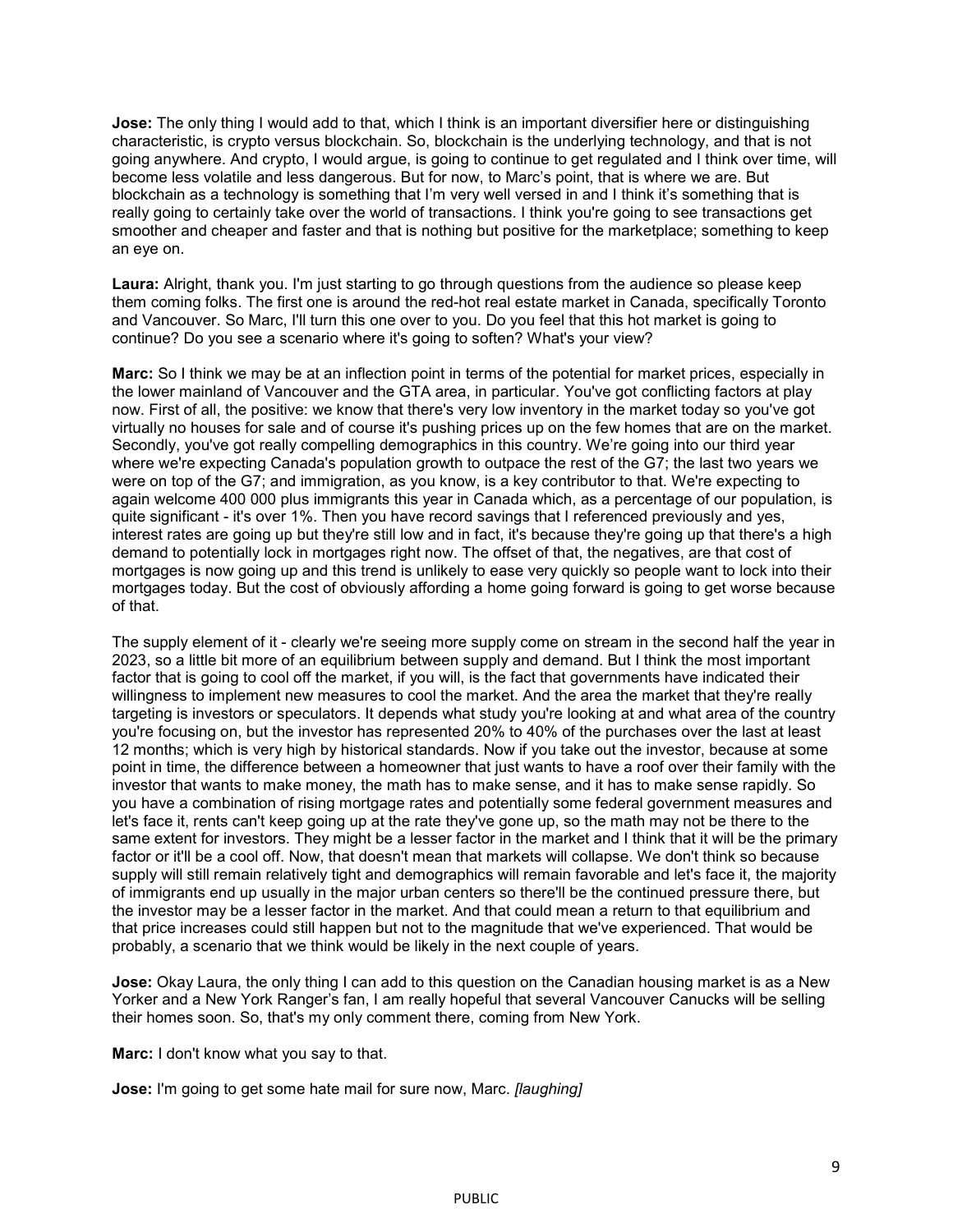**Marc:** More you're going to get some questions. Make sure you know who to direct these questions too. *[laughing]* 

**Laura:** I think our contact information might be shown at the end of this presentation…we'll see! *[laughing]* Thanks for that Marc. Just continuing with some of the questions that are coming up… Jose maybe I'll turn this over to you for your view on China and performance - let me hear your thoughts.

**Jose:** So the Bank moved to neutral because of what was going on in the regulatory environment and problems with developers and the People's Congress is coming up; so, we're expecting to see some major announcements coming from the government. What we expect to see is announcements in terms of the developers, what they plan to do to help lower rates, keep the housing demand strong and therefore help bolster some of those companies; as well as some issues with those local developers. So we're expecting to see some policy response from the government. If you look at the market, it's extremely attractive from a valuation perspective and to Marc's point earlier, if you look at emerging markets (EM) and markets in general but EM in particular, it is very diverse, and some of these sectors are absolutely booming while some sectors; they're not doing as well. So, we have certain sectors in China that we like and where we think we could see very good growth going forward. And as a result, we could see an environment here very quickly, if the policy response is right, to help shore up some of those issues. And if the regulations ease a bit, which we think will happen in the not too distant future, China becomes a much more interesting place to invest in terms of the emerging markets landscape. But, broader Asia, extremely interesting. You don't have to necessarily get embroiled directly in what's going on in China so you can do what I like to call "proxy investing", which is investing in other countries in the region that are working with China or taking some of that competitive advantage away from them. So, we see a lot of opportunity in the region and I think China will look a lot more attractive in the not too distant future; that's our view.

**Marc:** I'll add a couple of things, and it's probably disappointing to our audience that you and I continuously agree but, it is what it is.

#### **Jose:** You're a Ranger fan too? *[laughing]*

**Marc:** No, we don't always agree, I guess. So, three things for me… I think part of the attractiveness comes from three factors. The first is that the Bank of China is easing monetary policy as opposed to other countries that are tightening and that is supportive; therefore, China is being responsive to the deceleration and economic activity in that country. The second one is what José has alluded to, essentially the attractiveness of the markets and that markets have underperformed. A few investors realize that the gap in performance between the developed markets and the emerging markets in general and China in particular, is the widest it's been in years. In other words, the underperformance of China, for all the reasons that we know and you've just articulated Jose is quite significant and probably overdone. That doesn't mean there's no risk. Clearly, there's still risk of course in an environment like this, but we can see some attractiveness. The last thing that I think may translate into flows into Asia is that Europe may underperform for a while. With what's happening in Europe, there might be a reallocation by especially institutional investors to an underperforming region like China - sorry, Asia in particular because that economy is not affected by some of the factors we're talking about which is mostly war and a spike in energy prices coming from Russia; specifically, to Germany and other jurisdictions. Those are not really primary factors in Asia, so, we could see some flows going to Asia from Europe primarily because of that factor. Therefore, three reasons in addition to what Jose mentioned. Thank you.

**Laura:** We have a few questions on the energy sector in Canada. I really want to get your take, Marc, on the perspective of the Canadian energy sector, given that energy prices are soaring. The view of energy stocks and where they're going.

**Marc:** Well, obviously you've had a fabulous spike with Western Canada Select. I saw earlier [it] reached \$100 today, if I'm not mistaken, which is just absolutely remarkable. And the gap between WTI and the WCS is narrowing, so clearly the sector is having a fabulous year that's likely to continue.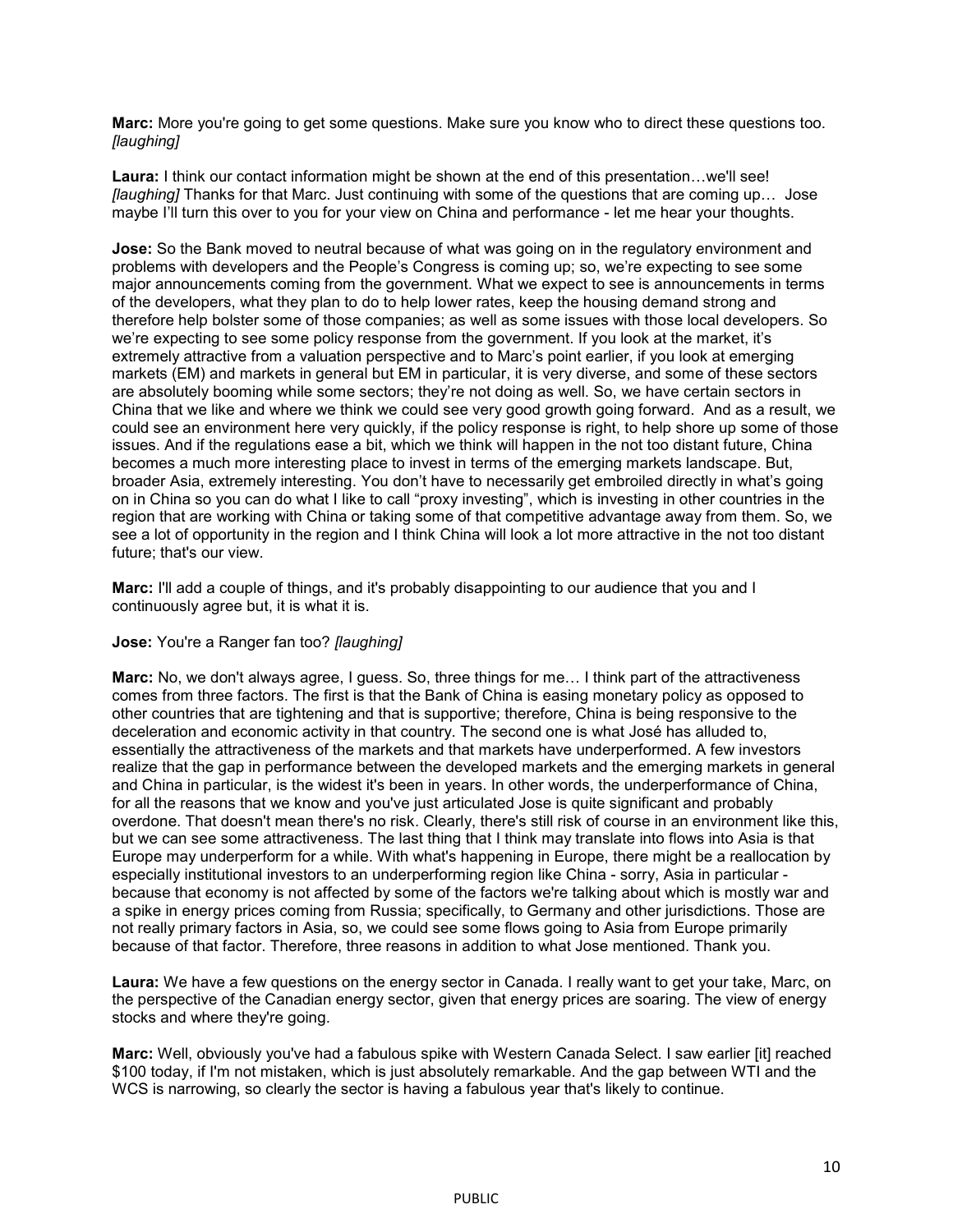Clearly with a spike in energy prices, we're going to be a little bit cautious because there might be a bit of froth out there, as everybody is just recommending and going to the same trades – that's the only thing I would caution. But in terms of the long-term prospect, I think those prospects are fabulous. I think the cash flows are enormous – it's the only way to put it! And I think the majority of companies in the sector are hiking (and are going to hike) their dividends quite significantly for years to come, so it might be a very good trade.

In the long term, I would just be a little bit cautious about putting both feet in the sector today, considering where we're at. But certainly any pullback of any kind, and even easing into the sector on an ongoing basis, we should do really well.

**Jose:** So, in terms of energy here, clearly the regulatory environment has become more difficult and more costly. But assuming that doesn't change, to your point Marc, earnings look good; multiples are still very low – these are still cheap companies. And especially as energy companies begin to drill more, I think you'll see energy companies, as well as regional banks, should do well in that environment. So I just wanted to throw that in, in terms of the US perspective.

**Laura:** No, that's great thank you. A follow-up question: I guess, Marc, you mentioned about the dividends being hiked in the energy sector. We had a question around should investors be considering higher-dividend stocks like energy and financials more so than bonds?

**Marc:** Well there's a lot of reasons why investors should consider dividends. Clearly dividends are far in excess of income yield in this country. You still can get easily 3-4% depending on the company, which is much in excess of what you're going to get on deposits or bonds for years to come, probably.

We all know, at least with Canadian dividends, that there's a tax advantage. Jose you may not know that, but that's another critical element of it. I think the focus has to be on the companies that have a cracking chance of growing their dividends – not just paying a good yield but growing their dividends – because that's where the bulk of the opportunity will be for investors. But i would say, and of course it depends on the investor's objective, if you don't need dividends, if you don't need income, maybe you want to be more growthy than in conservative dividend paying companies. So it's very much a function of the investor's preference as well. But notionally I would say, whether it's in the financial sector or energy sector – and even some telcos, which of course are less attractive – there's very attractive yields to be had…and I think good dividend growth going forward.

**Jose:** And Laura, if i could just add to that, I think dividend investing makes sense at this point in the business cycle; in particular, with the slower growth, especially where there's really no comparison as Marc just mentioned. A lot of our income and fixed income investors are looking increasingly at income streams from dividend investing and equity markets, so I think the possibility of special dividends this year is something that our team here in the US is very focused on as well.

The other thing I would add in the energy space is with prices at these levels, remember we are very focused on sustainability; very focused on the green economy. And to sit here and just focus on the petro business is one thing, but you have to look at economy 2.0. You will see increased amount of investing, especially at these levels in green investing. Alternative energy becomes far more viable with WTI and Brent at these prices, and i think those stocks should benefit from that as well. So it's another thing to consider when you're looking at energy.

**Laura:** That's great. Yes, I have a follow-up question around how does one balance the desire say for yield or returns against the transition to a lower carbon economy?

**Marc:** Well, so you use the word "transition," which is absolutely fundamental when investing in a sustainable portfolio. Because in the old days, you just divested from polluters because that does not help you achieve a sustainable objective in your portfolio. But of course that can result in a substantial underperformance to the market, and the environment we're in today, perfectly illustrates that when you see the performance of the sector.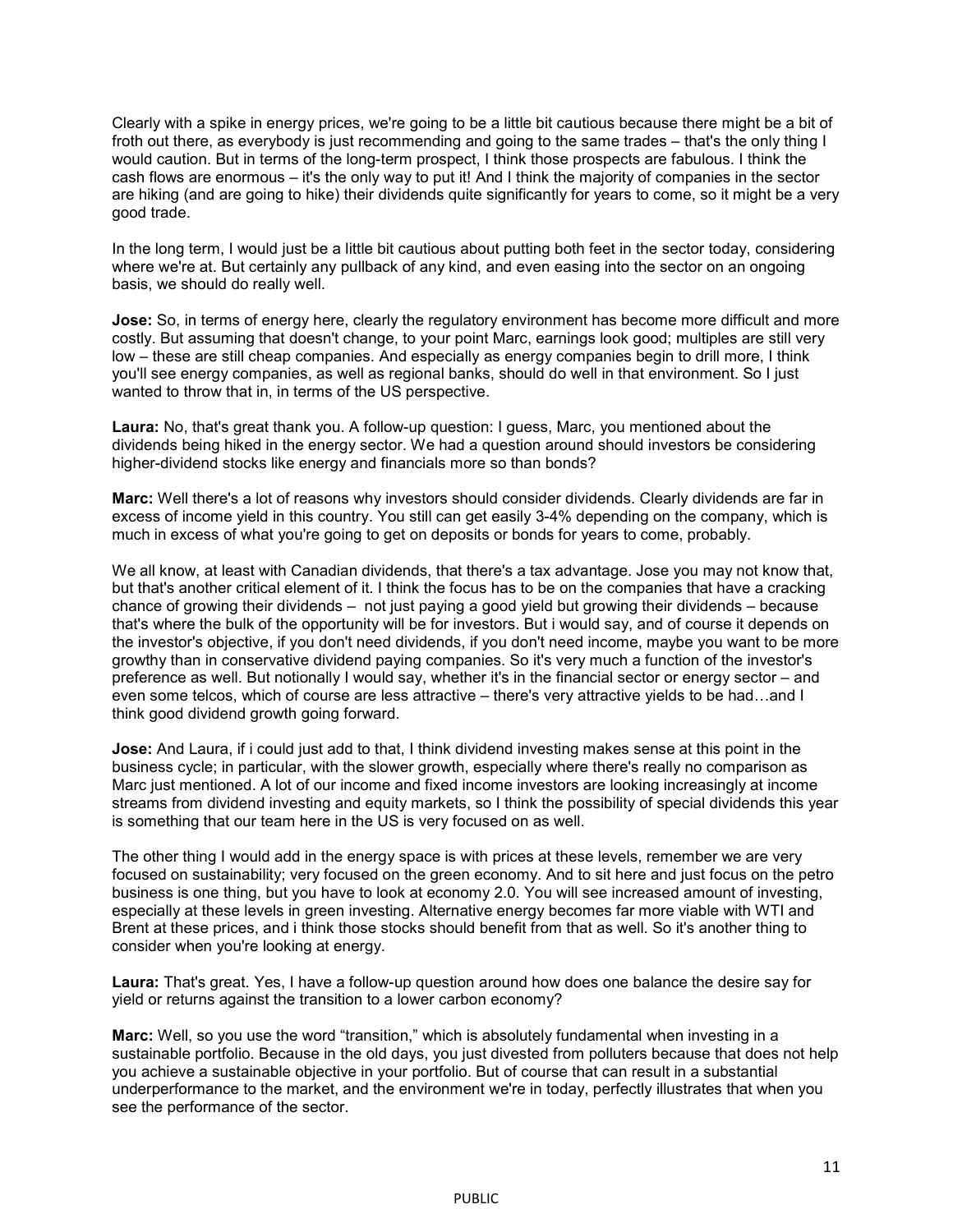Transition relates to companies investing in a more sustainable operating model. And as investors, what we don't want to divest from these companies; we want to give them the ammunition and the motivation to continue to invest and transition into a more sustainable way of doing business. This is where the upside is. And of course the upside is also from a sustainable standpoint from a climate mitigation standpoint. Renewables of course are up front and center, but investing in good quality companies that are spending an inordinate amount of money over a five or ten-year plan to reduce the carbon intensity and be more sustainable is really critical for us to achieve as a community of nations for a more sustainable environment.

For investors there are three ways to look at sustainable investment or ESG. There's enhanced investing, which is basically investing in a portfolio of companies that are tilted to generate a higher ESG score and have a lower carbon intensity than the broader market. You can also invest in thematic strategies, whether it's renewables or otherwise. And lastly is impact investing, so actually investing in strategies that enable the issuers to offset their carbons, called carbon offset, by investing in those specific strategies. So there are a lot of different ways for investors to actually shift their portfolio into a more sustainable strategy without necessarily giving up returns, which is absolutely critical. I would add, finally, that the best companies, the more sustainable companies, the best citizens in the corporate world, tend to attract more and more capital and tend to outperform more and more, which is really a good development because that means there is a meeting of you know sustainable objectives and investment.

**Jose:** If I could add one quick final thought. I call it activist alpha. You know, seeing two stocks that are similarly valued but one is more in line with my value set, so I'll buy that stock instead of the other. So you'll see more of wanting to get alpha in the ESG space focus based on your value set. You'll see that come through more and more over the years.

**Laura:** Great point. Alright guys, we're in our last minute. If you can provide very quick views on CAD versus USD. Where are the currencies going?

**Marc:** Traditionally, the irony is we've got two factors at play: One is a positive; one is a negative. The negative is the risk or volatility. This is an environment where there's a flight to quality, to liquidity. So usually in a normal environment that would mean the US dollar would do better against the Canadian dollar. Now, because this is coinciding with rallying commodities, rallying energy – everything that we have in this country to a great extent – that's actually a positive for the Canadian dollar. So it's not a perfect picture. But I would say the balance of factors is actually positive for CAD and it should be well supported.

To add one more thing, the Bank of Canada is likely to tighten a bit more than the Fed; therefore, you'll have that spread which already exists to the US dollar. So the combination of these factors suggests to me that the Canadian dollar is going to be well supported over the foreseeable future.

**Laura:** Alright, and with that I'd like to thank you both for sharing your time and insights with us today. And thank you all for joining. Our main priority is caring for your wealth needs and we hope you gained valuable insights from today's webinar. I encourage you to reach out to your Relationship Manager to continue the conversation and answer any questions you may have to help you stay the course, or course correct, to bring you closer to achieving your financial goals. So thank you again for joining. Stay safe and be well.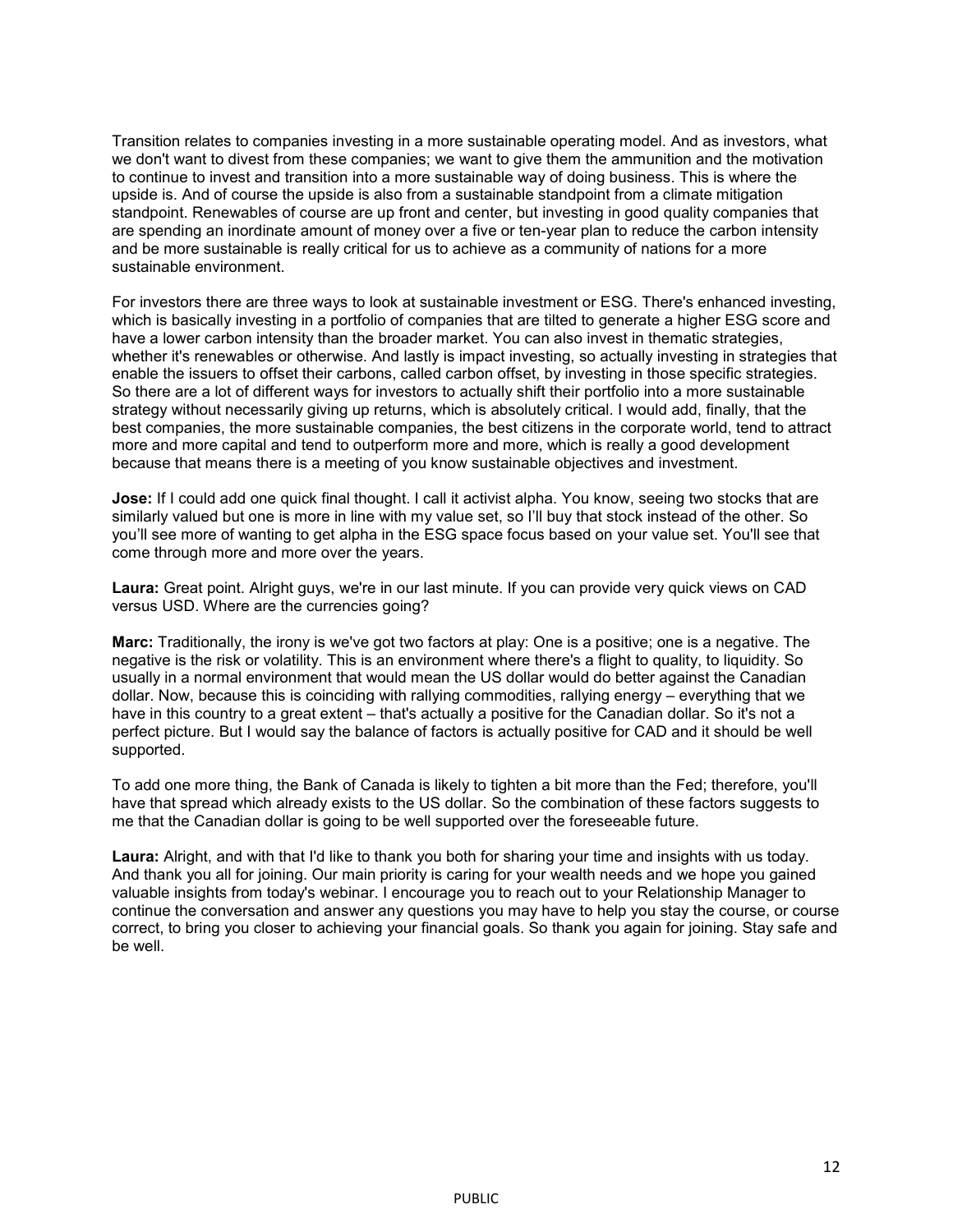# **Important Information:**

# **Presented by HSBC Investment Funds (Canada) Inc. ("HIFC").**

This document and/or video/webinar has been prepared by HIFC and is distributed by HIFC and/or made available to clients of HSBC Canada including clients of HIFC and HSBC Private Investment Counsel (Canada) Inc. ("HPIC") ("we" refers to HIFC and HPIC collectively).

The information shared in this webinar has been prepared by HSBC Asset Management and the HSBC Global Investment Committee at the time of preparation, and are subject to change at any time. It is a marketing communication and does not constitute investment advice or a recommendation to any reader of this content to buy or sell investments nor should it be regarded as investment research. It has not been prepared in accordance with legal requirements designed to promote the independence off investment research and is not subject to any prohibition on dealing ahead if its dissemination. These views are based on sources believed to be reliable however, we have not independently verified such information and make no guarantee, representation or warranty and accept no responsibility or liability as to its accuracy or completeness. Opinions expressed herein are subject to change without notice and this information is not intended to provide professional advice and should not be relied upon in that regard. We accept no responsibility for the accuracy and/or completeness of any third party information obtained from sources we believe to be reliable but which have not been independently verified. You are advised to obtain appropriate professional advice where necessary and should consult your investment representative before considering a specific transaction. This document is not an offer to sell or the solicitation of an offer to purchase or subscribe for any investment.

Where applicable, we, our affiliates and our officers, directors and employees may hold a position in any securities mentioned in this document (or in any related investment) and may from time to time add to or sell any such securities or investment. As well, we and our affiliates may act as market maker or have assumed an underwriting commitment in the securities of companies discussed in this document (or in related investments), may sell them to or buy them from customers on a principal basis and may also perform or seek to perform investment banking or underwriting services for or relating to those companies.

Some of the statements shared in this webinar may be considered forward-looking statements which provide current expectations or forecasts of future events. Such forward-looking statements are not guarantees of future performance or events and involve risks and uncertainties. Actual results may differ materially from those described in such forward-looking statements as a result of various factors. We do not undertake any obligation to update the forward-looking statements contained herein, or to update the reasons why actual results could differ from those projected in the forward-looking statements. Any forecast, projection or target contained in this presentation is for information purposes only and is not guaranteed in any way. HSBC accepts no liability for any failure to meet such forecasts, projections or targets.

# **Important Information about HSBC Global Asset Management (Canada) Limited ("AMCA")**

HSBC Asset Management is a group of companies in many countries and territories throughout the world, including AMCA, that are engaged in investment advisory and fund management activities, which are ultimately owned by HSBC Holdings plc. AMCA is a wholly owned subsidiary of, but separate entity from, HSBC Bank Canada.

# **Important Information about HSBC Investment Funds (Canada) Inc. ("HIFC")**

HIFC is the principal distributor of the HSBC Mutual Funds and offers the HSBC Mutual Funds and/or the HSBC Pooled Funds through the HSBC World Selection® Portfolio service. HIFC is a subsidiary of AMCA, and indirect subsidiary of HSBC Bank Canada, and provides its products and services in all provinces of Canada except Prince Edward Island. Mutual fund investments are subject to risks. Please read the Fund Facts before investing.

®World Selection is a registered trademark of HSBC Group Management Services Limited.